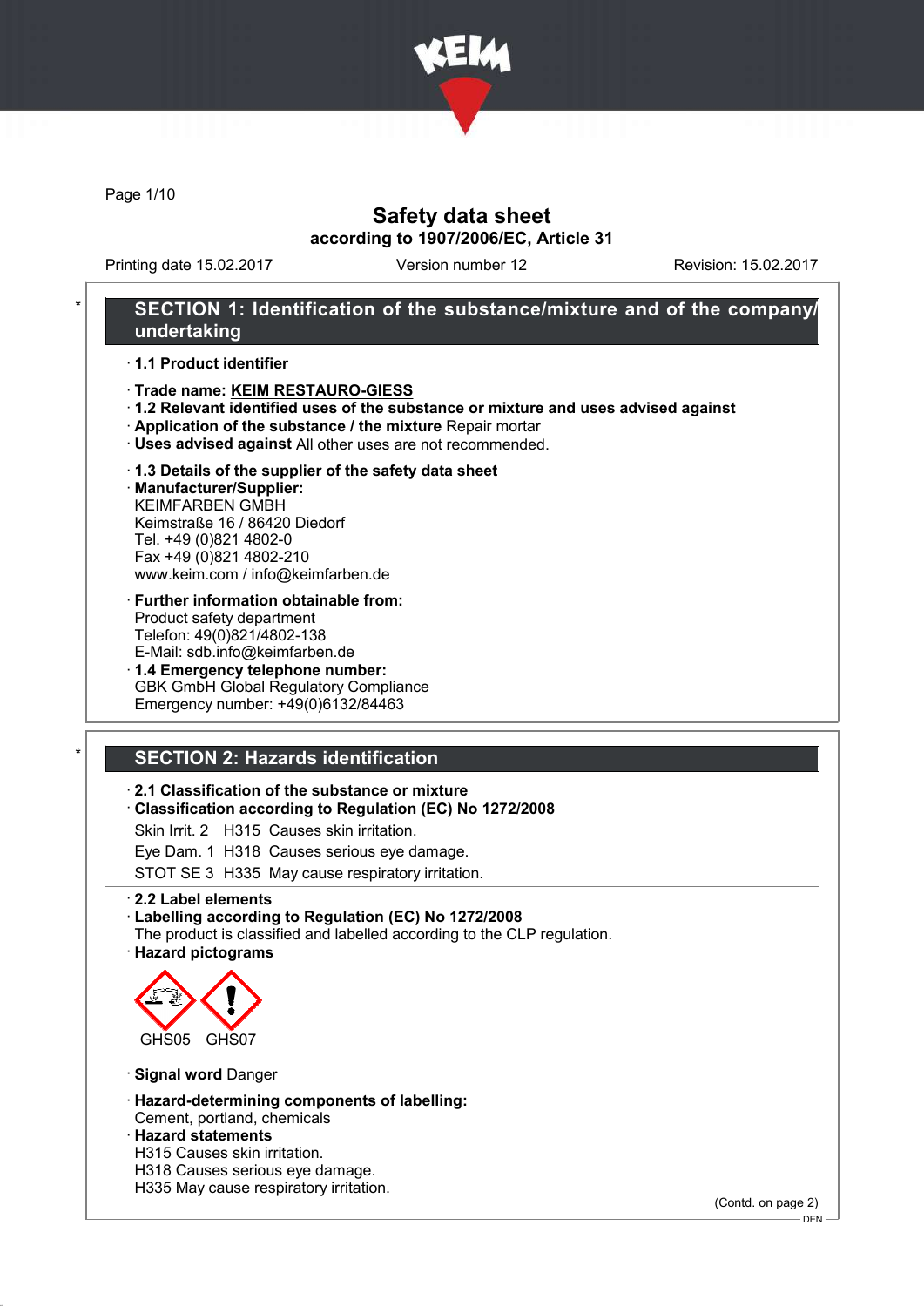

Page 2/10

# Safety data sheet according to 1907/2006/EC, Article 31

Printing date 15.02.2017 Version number 12 Revision: 15.02.2017

#### Trade name: KEIM RESTAURO-GIESS

|                              | (Contd. of page 1)                                                                                                                                 |  |
|------------------------------|----------------------------------------------------------------------------------------------------------------------------------------------------|--|
| · Precautionary statements   |                                                                                                                                                    |  |
| P280                         | Wear protective gloves/protective clothing/eye protection/face protection.                                                                         |  |
| P271                         | Use only outdoors or in a well-ventilated area.                                                                                                    |  |
| P <sub>261</sub>             | Avoid breathing dust.                                                                                                                              |  |
|                              | P305+P351+P338 IF IN EYES: Rinse cautiously with water for several minutes. Remove contact<br>lenses, if present and easy to do. Continue rinsing. |  |
| P315                         | Get immediate medical advice/attention.                                                                                                            |  |
| P304+P340                    | IF INHALED: Remove person to fresh air and keep comfortable for breathing.                                                                         |  |
| P302+P352                    | IF ON SKIN: Wash with plenty of soap and water.                                                                                                    |  |
| P362                         | Take off contaminated clothing.                                                                                                                    |  |
| P332+P313                    | If skin irritation occurs: Get medical advice/attention.                                                                                           |  |
| ⋅ 2.3 Other hazards          |                                                                                                                                                    |  |
|                              | This Product contains cement. Cement produces an alkaline reaction with moisture or water. Avoid                                                   |  |
|                              | contact with eyes and prolonged skin contact.                                                                                                      |  |
|                              | · Results of PBT and vPvB assessment                                                                                                               |  |
| $\cdot$ PBT: Not applicable. |                                                                                                                                                    |  |
| · vPvB: Not applicable.      |                                                                                                                                                    |  |

# **SECTION 3: Composition/information on ingredients**

· 3.2 Mixtures

- · Description: Preparation of cement, inorganic fillers and pigments
- Dangerous components:

CAS: 65997-15-1 Cement, portland, chemicals

EINECS: 266-043-4 Eye Dam. 1, H318; Skin Irrit. 2, H315; STOT SE 3, H335

· Additional information: For the wording of the listed hazard phrases refer to section 16.

## SECTION 4: First aid measures

#### · 4.1 Description of first aid measures

- · General information: When seeing the doctor we suggest to present this safety data sheet.
- · After inhalation: Supply fresh air; consult doctor in case of complaints.
- · After skin contact:

Immediately wash with water and soap and rinse thoroughly.

Do not use solvents or thinners.

- If skin irritation continues, consult a doctor.
- · After eye contact:

Rinse opened eye for several minutes under running water. Then consult a doctor.

· After swallowing: Rinse mouth and throat well with water.

Do not induce vomiting; call for medical help immediately.

- · 4.2 Most important symptoms and effects, both acute and delayed
- No further relevant information available.

(Contd. on page 3)

25-50%

 $-$  DEN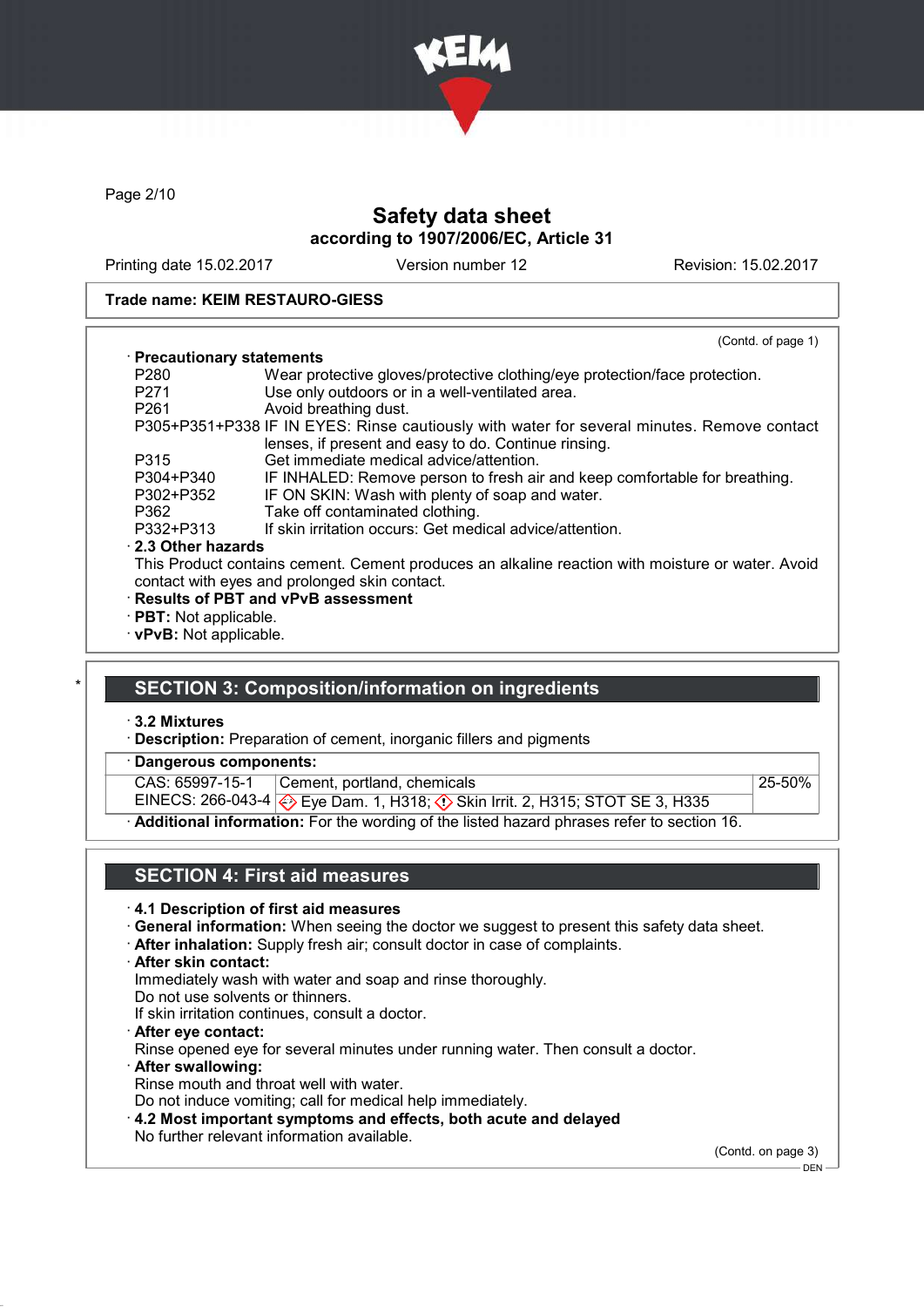

Page 3/10

# Safety data sheet according to 1907/2006/EC, Article 31

Printing date 15.02.2017 Version number 12 Revision: 15.02.2017

#### Trade name: KEIM RESTAURO-GIESS

(Contd. of page 2)

#### · 4.3 Indication of any immediate medical attention and special treatment needed No further relevant information available.

## SECTION 5: Firefighting measures

· 5.1 Extinguishing media

- · Suitable extinguishing agents:
- Product itself does not burn. Co-ordinate fire-fighting measures to the fire surroundings.
- · 5.2 Special hazards arising from the substance or mixture
- No further relevant information available.
- · 5.3 Advice for firefighters
- · Protective equipment: Wear self-contained respiratory protective device.
- · Additional information

Dispose of fire debris and contaminated fire fighting water in accordance with official regulations. In case of fire do not breathe smoke, fumes and vapours.

# SECTION 6: Accidental release measures

· 6.1 Personal precautions, protective equipment and emergency procedures Avoid contact with skin and eyes. Avoid formation of dust. Use respiratory protective device against the effects of fumes/dust/aerosol. Respect the protection rules (see section 7 a. 8). Product forms slippery surface when combined with water. · 6.2 Environmental precautions: Do not allow product to reach soil, sewage system or any water course. Follow local governmental rules and regulations. · 6.3 Methods and material for containment and cleaning up: Close drainages (Risk of blocking) Danger of slipping! Avoid formation of dust. Ensure adequate ventilation. Pick up mechanically. Dispose of the material collected according to regulations. Clear contaminated areas thoroughly.

# 6.4 Reference to other sections

See Section 7 for information on safe handling.

See Section 8 for information on personal protection equipment.

See Section 13 for disposal information.

## SECTION 7: Handling and storage

· 7.1 Precautions for safe handling Avoid contact with skin and eyes.

Keep receptacles tightly sealed.

(Contd. on page 4)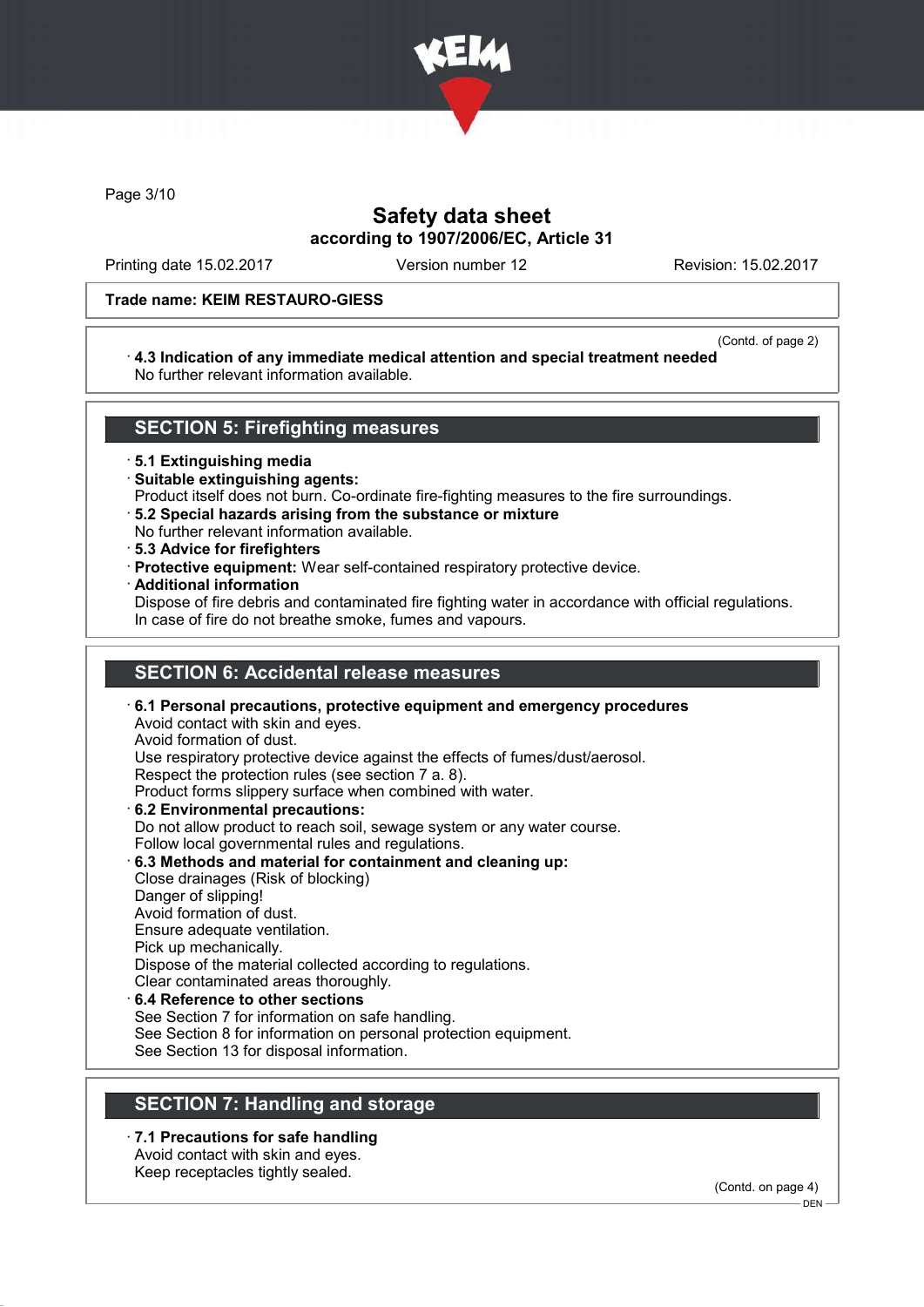

Page 4/10

# Safety data sheet according to 1907/2006/EC, Article 31

Printing date 15.02.2017 Version number 12 Revision: 15.02.2017

#### Trade name: KEIM RESTAURO-GIESS

(Contd. of page 3) Prevent formation of dust. Ensure good ventilation/exhaustion at the workplace. Any unavoidabledeposit of dust must be regularly removed. See item 8 for information about suitable protective equipment and technical precautions. Respect the protection rules. Information about fire - and explosion protection: The product is not flammable. No special measures required. · 7.2 Conditions for safe storage, including any incompatibilities · Storage: · Requirements to be met by storerooms and receptacles: Keep in the original containers in a cool and dry place. Store only in unopened original receptacles. · Information about storage in one common storage facility: Do not store together with acids. · Further information about storage conditions: Store in dry conditions. Protect from humidity and water. Avoid dust formations and deposits. Keep container tightly sealed. Protect from heat and direct sunlight. Storage class: 13

· 7.3 Specific end use(s) No further relevant information available.

## SECTION 8: Exposure controls/personal protection

|  | 8.1 Control parameters |
|--|------------------------|
|--|------------------------|

· Ingredients with limit values that require monitoring at the workplace:

14808-60-7 Quartz (SiO2)

MAK (Germany) alveolengängige Fraktion

#### 65997-15-1 Cement, portland, chemicals

AGW (Germany) Long-term value: 5 E mg/m<sup>3</sup> DFG

· Additional information: The lists valid during the making were used as basis.

· 8.2 Exposure controls

· Personal protective equipment:

· General protective and hygienic measures:

Vacuum clean contaminated clothing. Do not blow or brush off contamination.

Avoid contact with the eyes and skin.

Do not inhale dust / smoke / mist.

Wash hands before breaks and at the end of work.

Immediately remove all soiled and contaminated clothing

## **Respiratory protection:**

In a dusty environment wear suitable facemask.

Filter: FFP2

(Contd. on page 5)

 $-$  DEN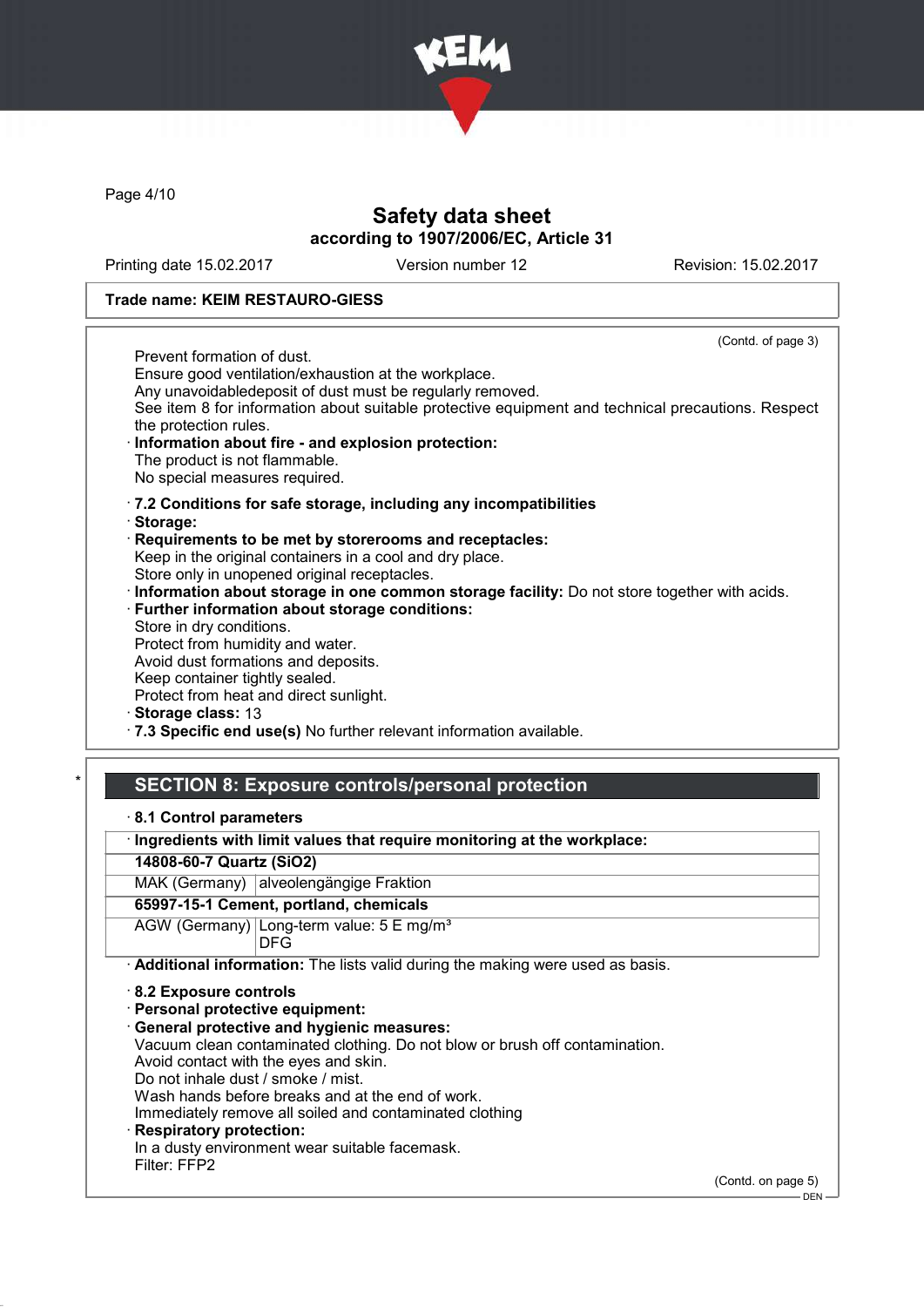

Page 5/10

# Safety data sheet according to 1907/2006/EC, Article 31

Printing date 15.02.2017 Version number 12 Revision: 15.02.2017

## Trade name: KEIM RESTAURO-GIESS

|                                                                      | (Contd. of page 4)                                                                                   |
|----------------------------------------------------------------------|------------------------------------------------------------------------------------------------------|
| · Protection of hands:                                               |                                                                                                      |
| Protective gloves                                                    |                                                                                                      |
| Alkaline resistant gloves                                            |                                                                                                      |
| <b>Material of gloves</b>                                            |                                                                                                      |
| suitable material e.g.:                                              |                                                                                                      |
| Nitrile impregnated cotton-gloves                                    |                                                                                                      |
| Recommended thickness of the material: $\geq 0.5$ mm                 |                                                                                                      |
|                                                                      | The selection of the suitable gloves does not only depend on the material, but also on further marks |
|                                                                      | of quality and varies from manufacturer to manufacturer. As the product is a preparation of several  |
|                                                                      | substances, the resistance of the glove material can not be calculated in advance and has therefore  |
| to be checked prior to the application.                              |                                                                                                      |
| · Penetration time of glove material                                 |                                                                                                      |
| Value for the permeation: Level $\geq 6$ (480 min)                   |                                                                                                      |
|                                                                      | The determined penetration times according to EN 374 part III are not performed under practical      |
|                                                                      | conditions. Therefore a maximum wearing time, which corresponds to 50% of the penetration time,      |
| is recommended.                                                      |                                                                                                      |
|                                                                      | The exact break trough time has to be found out by the manufacturer of the protective gloves and     |
| has to be observed.                                                  |                                                                                                      |
| <b>Eye protection:</b>                                               |                                                                                                      |
| In a dusty environment wear protective goggles.                      |                                                                                                      |
| Tightly sealed goggles                                               |                                                                                                      |
| · Body protection:                                                   |                                                                                                      |
| Protective work clothing                                             |                                                                                                      |
| After contact with skin wash thoroughly with water and apply lotion. |                                                                                                      |
|                                                                      | · Limitation and supervision of exposure into the environment See Section 12 and 6.2                 |

## SECTION 9: Physical and chemical properties

| 9.1 Information on basic physical and chemical properties<br><b>General Information</b> |                                    |                    |
|-----------------------------------------------------------------------------------------|------------------------------------|--------------------|
| · Appearance:                                                                           |                                    |                    |
| Form:                                                                                   | powdery, grainy                    |                    |
| Colour:                                                                                 | Different, according to colouring. |                    |
| · Odour:                                                                                | <b>Odourless</b>                   |                    |
| Odour threshold:                                                                        | Not determined.                    |                    |
| $\cdot$ pH-value at 20 $\degree$ C:                                                     | $~12*$                             |                    |
|                                                                                         | with water mixed                   |                    |
| Change in condition                                                                     |                                    |                    |
| <b>Melting point/freezing point:</b>                                                    | Undetermined.                      |                    |
| Initial boiling point and boiling range: Not applicable.                                |                                    |                    |
|                                                                                         | Undetermined.                      |                    |
| · Flash point:                                                                          | Not applicable.                    |                    |
| · Flammability (solid, gas):                                                            | Not applicable.                    |                    |
|                                                                                         |                                    | (Contd. on page 6) |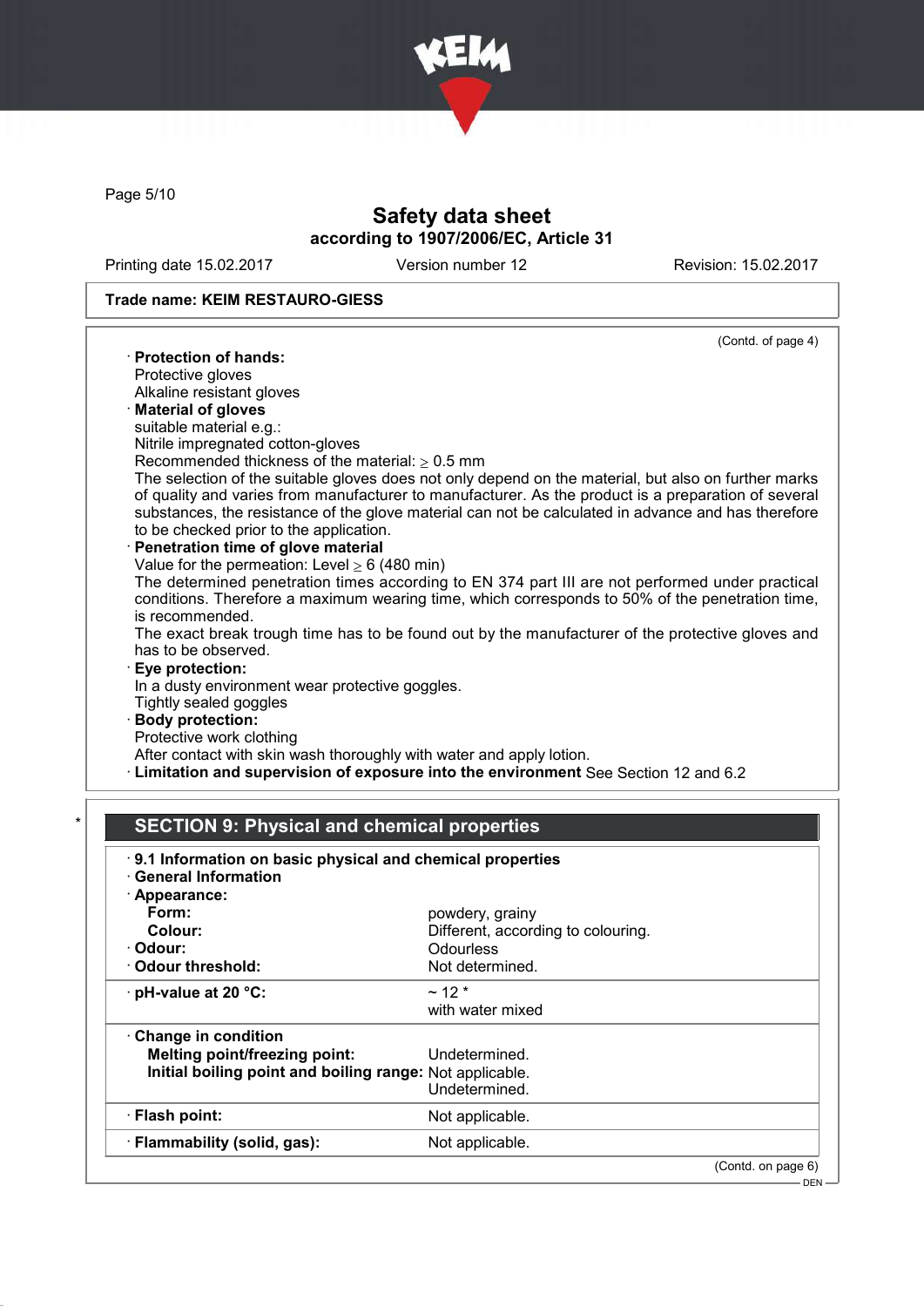

Page 6/10

# Safety data sheet according to 1907/2006/EC, Article 31

Printing date 15.02.2017 Version number 12 Revision: 15.02.2017

#### Trade name: KEIM RESTAURO-GIESS

|                                         | (Contd. of page 5)                                                              |
|-----------------------------------------|---------------------------------------------------------------------------------|
| · Ignition temperature:                 | Not determined.                                                                 |
| <b>Decomposition temperature:</b>       | Not determined.                                                                 |
| · Auto-ignition temperature:            | Product is not selfigniting.                                                    |
| <b>Explosive properties:</b>            | Product does not present an explosion hazard.                                   |
| <b>Explosion limits:</b>                |                                                                                 |
| Lower:                                  | Not applicable.                                                                 |
| Upper:                                  | Not applicable.                                                                 |
| Oxidising properties                    | Not applicable.                                                                 |
| · Vapour pressure:                      | Not applicable                                                                  |
| $\cdot$ Density at 20 °C:               | $1.3 - 1.6*$ g/cm <sup>3</sup>                                                  |
|                                         | <b>Bulk density</b>                                                             |
| · Relative density                      | Not determined.                                                                 |
| · Vapour density                        | Not applicable.                                                                 |
| <b>Evaporation rate</b>                 | Not applicable.                                                                 |
| · Solubility in / Miscibility with      |                                                                                 |
| water at 20 °C:                         | < 2 g/l (Ca(OH)2)                                                               |
|                                         | miscible                                                                        |
| Partition coefficient: n-octanol/water: | Not applicable.                                                                 |
| · Viscosity:                            |                                                                                 |
| Dynamic:                                | Not applicable.                                                                 |
| Kinematic:                              | Not applicable.                                                                 |
| $\cdot$ 9.2 Other information           | * The values are for freshly produced material and may<br>change with the time. |

# SECTION 10: Stability and reactivity

- · 10.1 Reactivity Reacts with water alkaline and hardens.
- · 10.2 Chemical stability Stable under normal conditions of storage and use.
- · Thermal decomposition / conditions to be avoided:
- Stable at environment temperature.
- No decomposition if used and stored according to specifications.
- · 10.3 Possibility of hazardous reactions No dangerous reactions known.
- · 10.4 Conditions to avoid Humidity
- · 10.5 Incompatible materials: Acids
- · 10.6 Hazardous decomposition products:
- No hazardous decomposition products if stored and handled as prescribed.

(Contd. on page 7)

DEN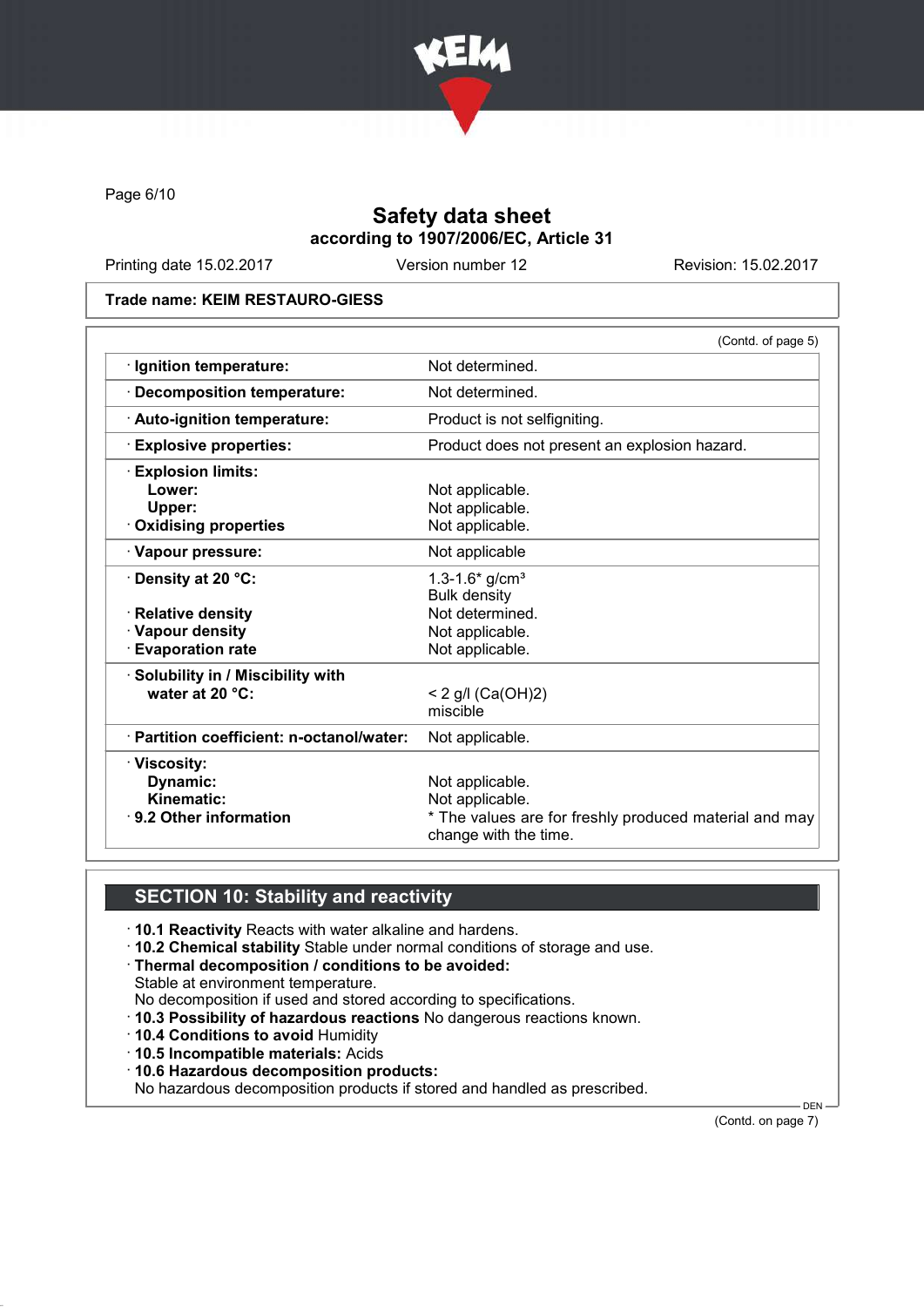

Page 7/10

# Safety data sheet according to 1907/2006/EC, Article 31

Printing date 15.02.2017 Version number 12 Revision: 15.02.2017

Trade name: KEIM RESTAURO-GIESS

(Contd. of page 6)

## **SECTION 11: Toxicological information**

- · 11.1 Information on toxicological effects
- · Acute toxicity Based on available data, the classification criteria are not met.
- · Primary irritant effect:
- · Skin corrosion/irritation Causes skin irritation.
- · Serious eye damage/irritation Causes serious eye damage.
- · during inhalation: Irritating to respiratory system.
- · during swallowing: Irritant effect possible
- · Respiratory or skin sensitisation
- Product is reduced in chromate. Within the indicated storage time sensitization is not expected. · Other information (about experimental toxicology):
- Experimental analysis are not available.

The product was not tested. The statements on toxicology have been derived from the properties of the individual components.

- · CMR effects (carcinogenity, mutagenicity and toxicity for reproduction) not applicable
- · Germ cell mutagenicity Based on available data, the classification criteria are not met.
- · Carcinogenicity Based on available data, the classification criteria are not met.
- · Reproductive toxicity Based on available data, the classification criteria are not met.
- · STOT-single exposure
- May cause respiratory irritation.
- · STOT-repeated exposure Based on available data, the classification criteria are not met.
- · Aspiration hazard Based on available data, the classification criteria are not met.
- **SECTION 12: Ecological information**
- · 12.1 Toxicity
- · Aquatic toxicity: No further relevant information available.
- · 12.2 Persistence and degradability No further relevant information available.
- · 12.3 Bioaccumulative potential No further relevant information available.
- · 12.4 Mobility in soil No further relevant information available.
- · Additional ecological information:
- · AOX-indication:

Due to the substance of content which do not include organic jointed halogens, the product can not take influence on the AOX-load of the waste water.

According to the formulation contains the following heavy metals and compounds from the EU guideline NO. 2006/11/EC:

According to our current data base the product does not consist of any heavy metals or substances of EU-directives 76/464/EWG.

General notes:

At present there are no ecotoxicological assessments.

Do not allow product to reach ground water, water course or sewage system.

Water hazard class 1 (German Regulation) (Self-assessment): slightly hazardous for water

(Contd. on page 8)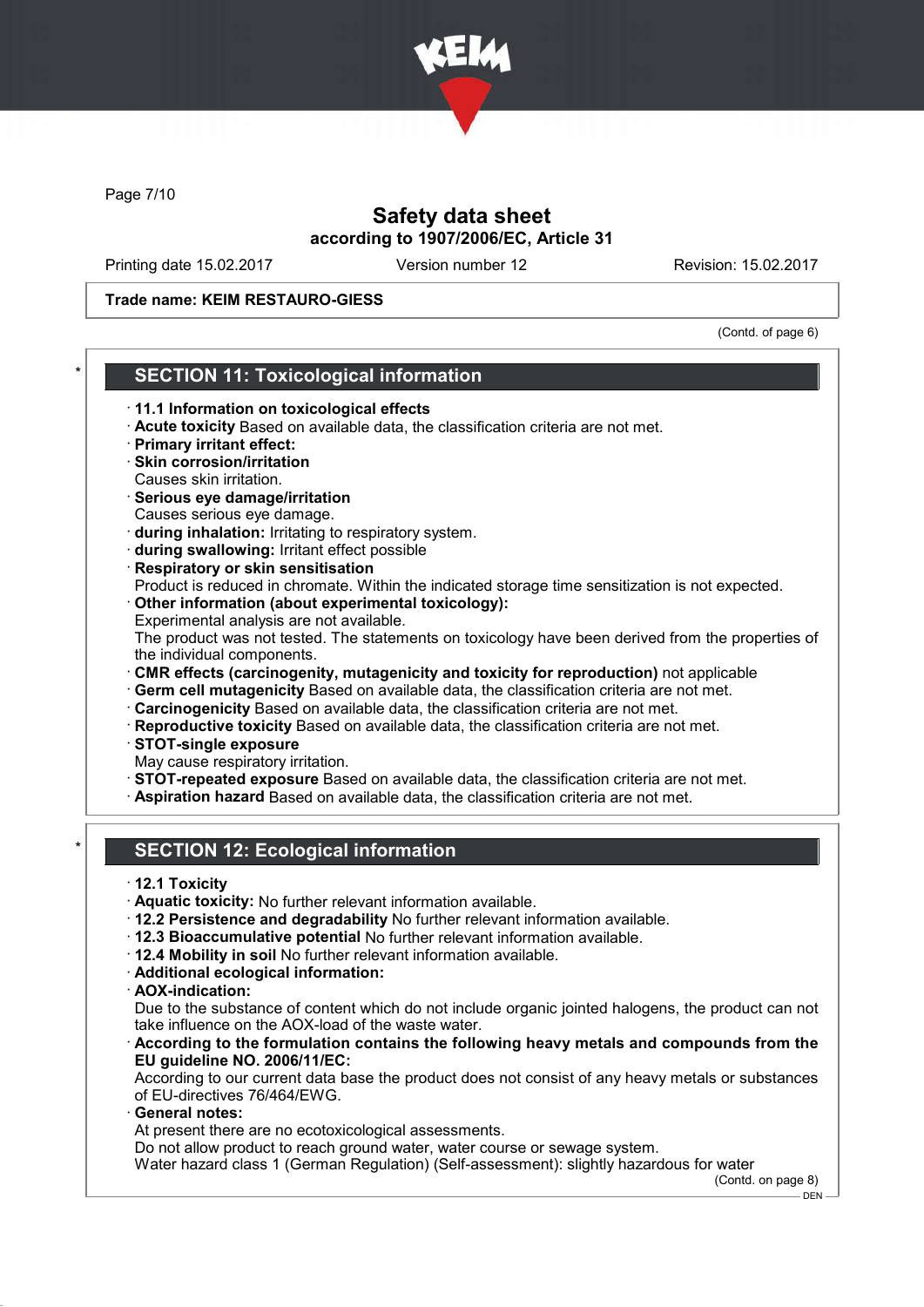

Page 8/10

# Safety data sheet according to 1907/2006/EC, Article 31

Printing date 15.02.2017 Version number 12 Revision: 15.02.2017

(Contd. of page 7)

## Trade name: KEIM RESTAURO-GIESS

· 12.5 Results of PBT and vPvB assessment

- · PBT: Not applicable.
- · vPvB: Not applicable.

· 12.6 Other adverse effects No further relevant information available.

# SECTION 13: Disposal considerations

- · 13.1 Waste treatment methods
- · Recommendation

Must not be disposed with household garbage. Do not allow product to reach sewage system. Disposal must be made according to official regulations.

· European waste catalogue

- 17 01 01 **concrete**
- · Uncleaned packaging:
- · Recommendation:

Non contaminated packagings may be recycled.

Disposal must be made according to official regulations.

· Recommended cleansing agents: Water, if necessary with cleansing agents.

# SECTION 14: Transport information

| $\cdot$ 14.1 UN-Number<br>· ADR, IMDG, IATA                                | Void                                                          |
|----------------------------------------------------------------------------|---------------------------------------------------------------|
| 14.2 UN proper shipping name<br>· ADR, IMDG, IATA                          | Void                                                          |
| 14.3 Transport hazard class(es)                                            |                                                               |
| · ADR, IMDG, IATA<br>· Class                                               | Void                                                          |
| $\cdot$ 14.4 Packing group<br>· ADR, IMDG, IATA                            | Void                                                          |
| 14.5 Environmental hazards:<br>$\cdot$ Marine pollutant:                   | No.                                                           |
| 14.6 Special precautions for user                                          | Not applicable.                                               |
| 14.7 Transport in bulk according to Annex II<br>of Marpol and the IBC Code | Not applicable.                                               |
| · Transport/Additional information:                                        | No dangerous good in sense of these transport<br>regulations. |
|                                                                            | (Contd. on page 9)                                            |
|                                                                            | — DEN —                                                       |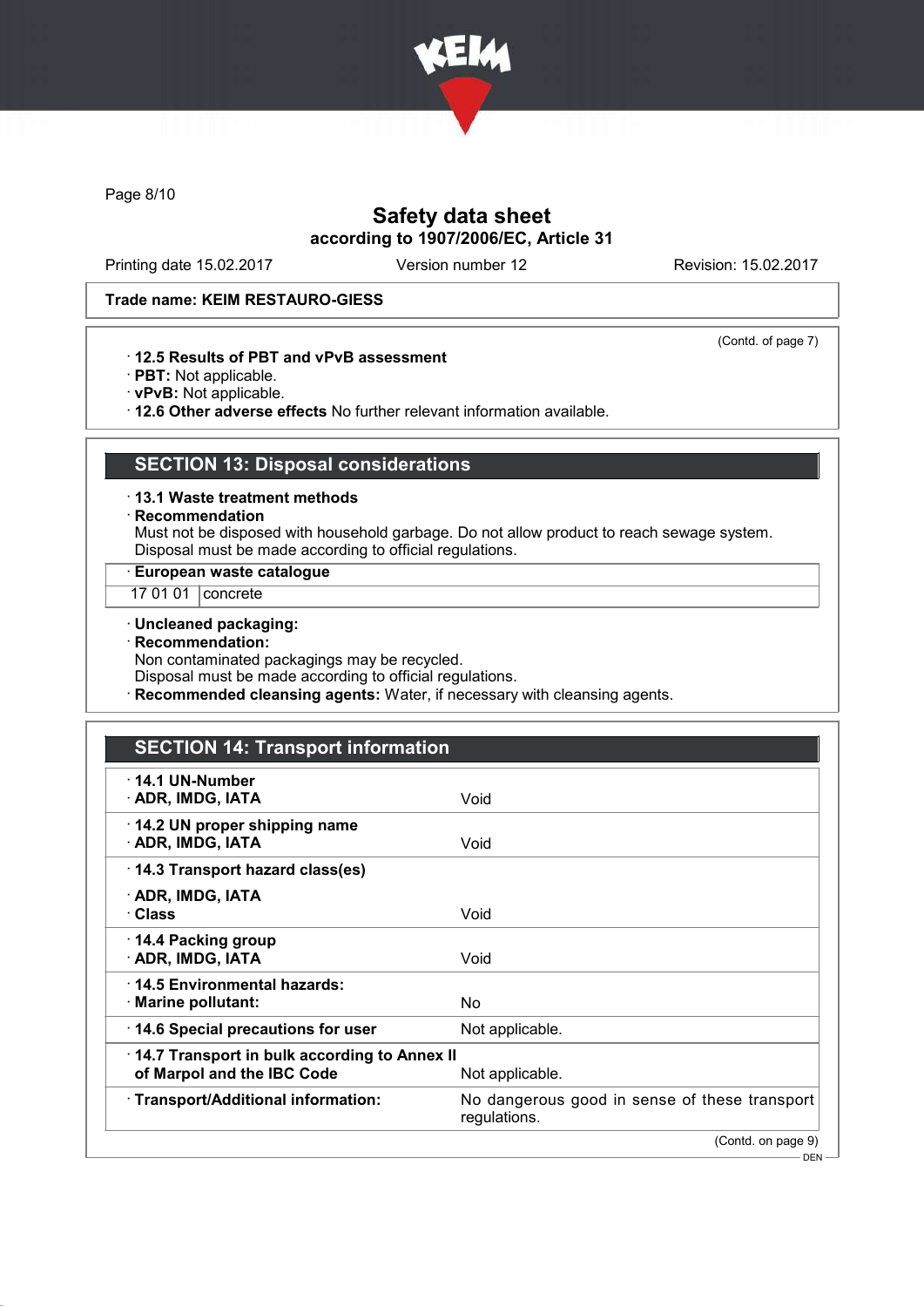

Page 9/10

# Safety data sheet according to 1907/2006/EC, Article 31

Printing date 15.02.2017 Version number 12 Revision: 15.02.2017

(Contd. of page 8)

#### Trade name: KEIM RESTAURO-GIESS

· UN "Model Regulation": Void

**SECTION 15: Regulatory information** · 15.1 Safety, health and environmental regulations/legislation specific for the substance or mixture · Labelling according to Regulation (EC) No 1272/2008 For information on labelling please refer to section 2 of this document. · Directive 2012/18/EU · Named dangerous substances - ANNEX I None of the ingredients is listed. · National regulations: · Waterhazard class: Water hazard class 1 (Self-assessment): slightly hazardous for water.

· Other regulations, limitations and prohibitive regulations

· Please note:

TRGS 200 (Germany) TRGS 500 (Germany)

TRGS 510 (Germany) TRGS 900 (Germany)

· Substances of very high concern (SVHC) according to REACH, Article 57 not applicable

· Product-Code/Giscode: ZP1

· 15.2 Chemical safety assessment: A Chemical Safety Assessment has not been carried out.

## **SECTION 16: Other information**

This information is based on our present knowledge. However, this shall not constitute a guarantee for any specific product features and shall not establish a legally valid contractual relationship.

## **Relevant phrases**

H315 Causes skin irritation. H318 Causes serious eye damage.

H335 May cause respiratory irritation.

· Department issuing SDS: KEIMFARBEN Germany, Product safety department

Abbreviations and acronyms:

ADR: Accord européen sur le transport des marchandises dangereuses par Route (European Agreement concerning the International Carriage of Dangerous Goods by Road) IMDG: International Maritime Code for Dangerous Goods IATA: International Air Transport Association GHS: Globally Harmonised System of Classification and Labelling of Chemicals EINECS: European Inventory of Existing Commercial Chemical Substances ELINCS: European List of Notified Chemical Substances CAS: Chemical Abstracts Service (division of the American Chemical Society) TRGS: Technische Regeln für Gefahrstoffe (Technical Rules for Dangerous Substances, BAuA, Germany) VOC: Volatile Organic Compounds (USA, EU) PBT: Persistent, Bioaccumulative and Toxic SVHC: Substances of Very High Concern

vPvB: very Persistent and very Bioaccumulative

AGW: Arbeitsplatzgrenzwert (Germany)

(Contd. on page 10)

DEN